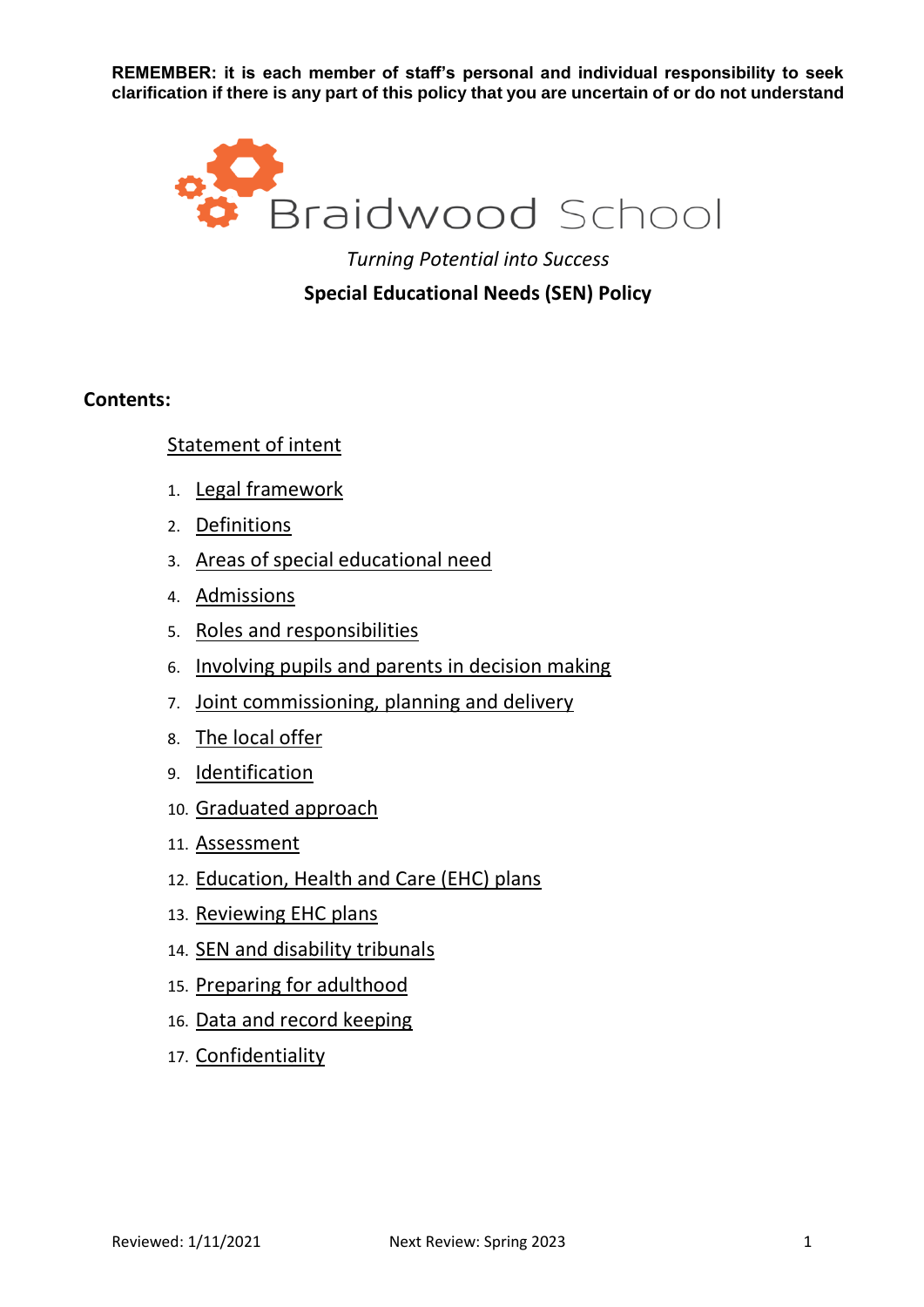### **Statement of intent**

This policy outlines the framework for Braidwood Trust School for the Deaf to meet its duties and obligations to provide a high quality education to all of its pupils, including pupils with special educational needs and / or disabilities.

At Braidwood, wellbeing is at the heart of what we do and we embrace the many school practices that support health and wellbeing, to minimise the harmful effects of stress or ill health and ensure that there is cohesion in supporting the mental and physical health and wellbeing for all.

Braidwood School therefore intends to work with Birmingham City Council and within the following principles, which underpin this policy:

- The involvement of children, parents and young people in decision making.
- The identification of children and young people's needs.
- Collaboration between education, health and social care services to provide support.
- High quality provision to meet the needs of all children and young people in our school.
- Greater choice and control for young people and parents over their support.
- Successful preparation for adulthood, including independent living and employment.

**Signed by:**

**Head Teacher Date: Date: Date: Date: Date: Date: Date: Date: Date: Date: Date: Date: Date: Date: Date: Date: Date: Date: Date: Date: Date: Date: Date: Date: Date: Date:**

**Chair of Governors Chair Chair Chair Chair Chair Chair Chair Chair Chair Chair Chair Chair Chair Chair Chair Chair Chair Chair Chair Chair Chair Chair Chair Chair Chair Chair Chair Chair Chair Chair Chair Chair Chair Chai** 

## **Guiding Principles on the Provision of SEN**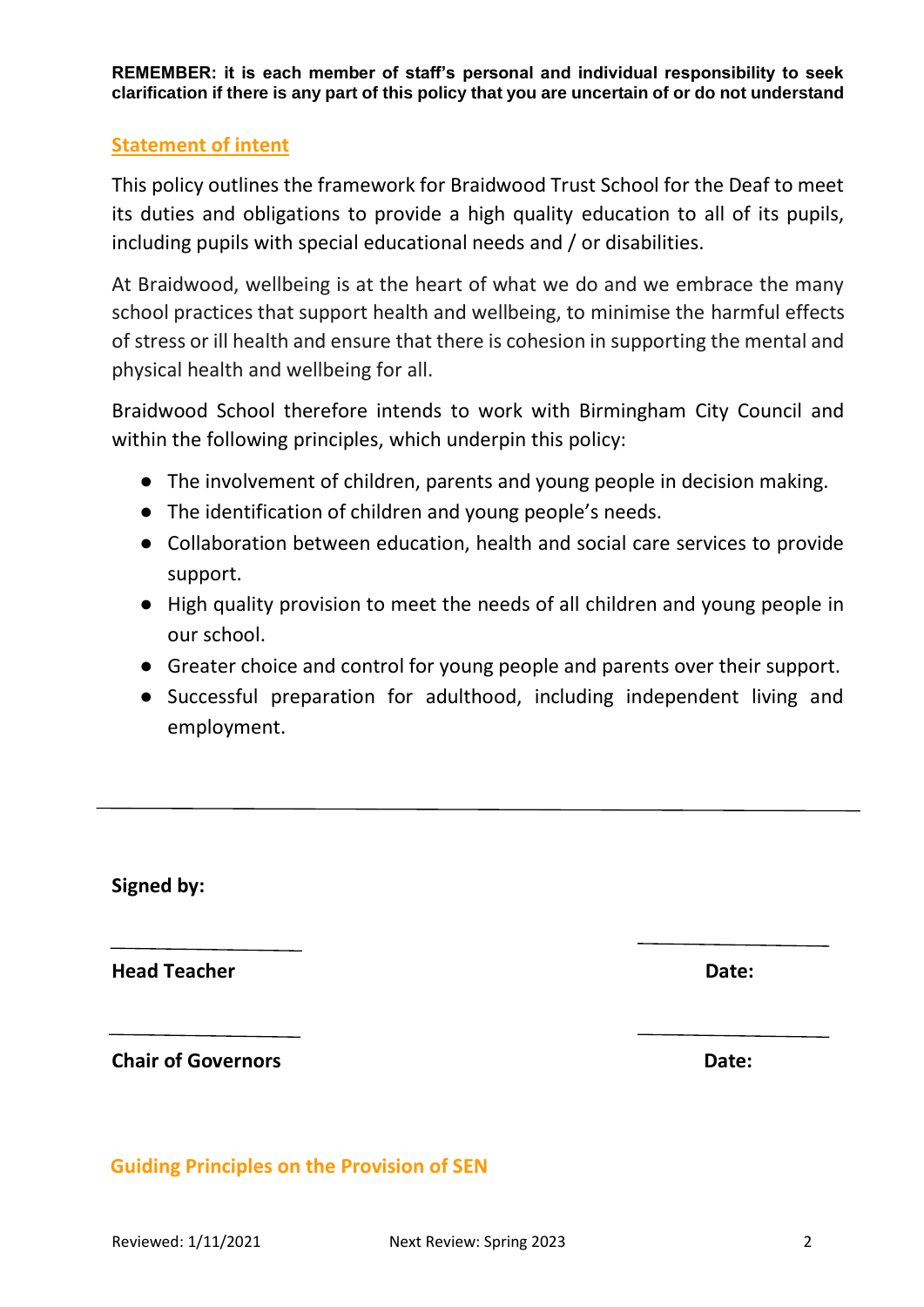- The needs of all the deaf learners at Braidwood are recognised and are paramount in decisions on curriculum provision
- We recognise and praise the achievements of all our learners
- All learners at Braidwood have the same entitlement to receive the full National Curriculum, as far as is possible
- We have high expectations for all our learners
- We believe that all learners should be fully included in the school and that they should feel fully included
- Learners with long term ill health should have continuity of education and this includes in the home, school and in hospitals
- SEN is the responsibility of all staff
- Attitudes to SEN must be positive
- Parents are encouraged to be partners in their child's education and the school is proactive in involving parents
- The ethos of the school is founded on the strength of the diversity of its community
- Staff have access to relevant training
- We recognise the experience and expertise all our staff already have
- The basis of our SEN policy is to ensure equality of opportunity and outcomes for our learners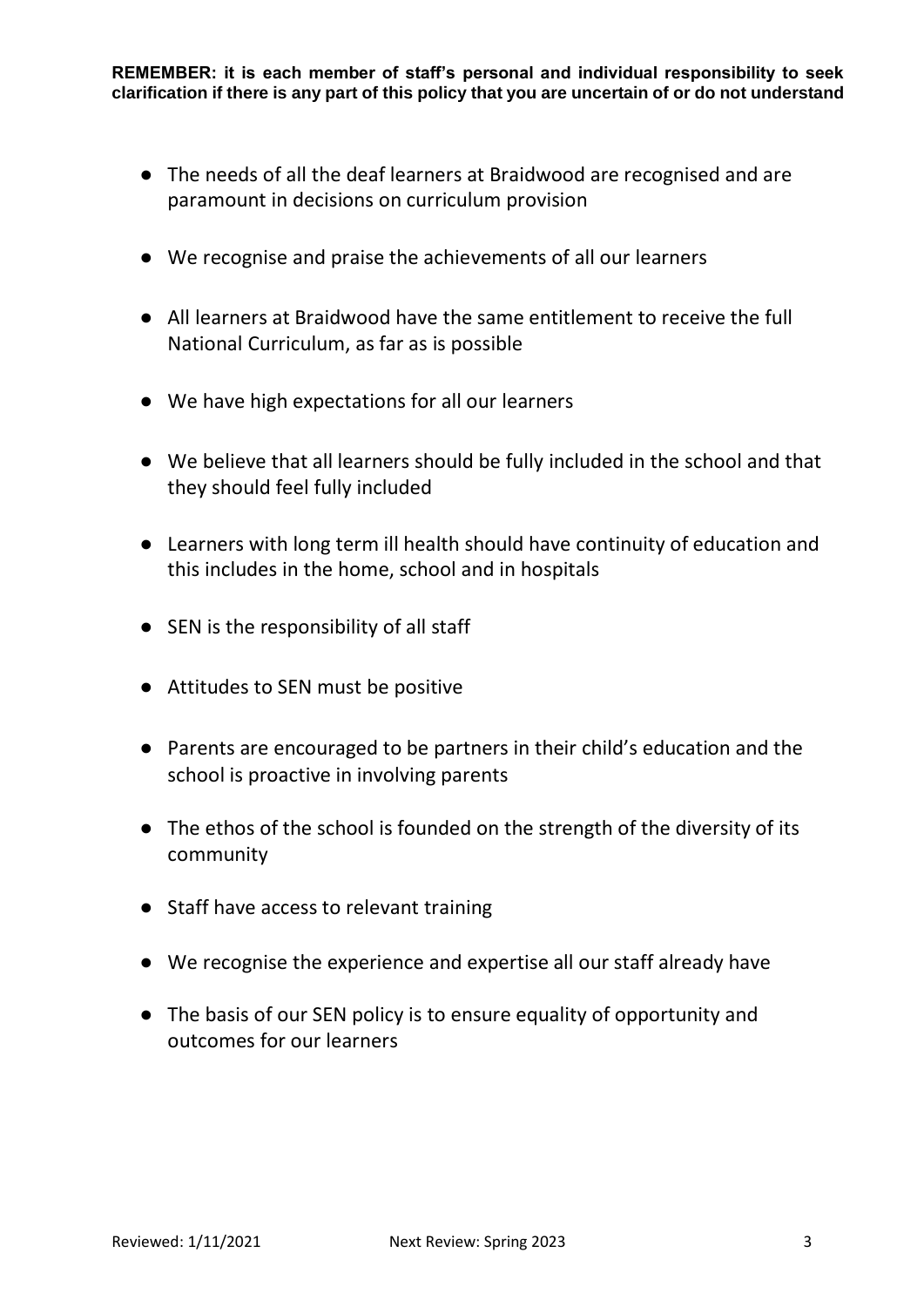# **1. Legal framework**

This policy will have due regard to legislation, including, but not limited to:

- Children and Families Act 2014 (and related regulations).
- Health and Social Care Act 2012.
- Equality Act 2010.
- Mental Capacity Act 2005.
- Children's Act 1989.

It will also take into account statutory and non-statutory related guidance, including, but not limited to:

- SEN Code of Practice 0-25.
- Supporting Children with Medical Conditions.
- Keeping Children Safe in Education.
- Working Together to Safeguard Children.

## **2. Definitions**

*"A pupil has SEN where their learning difficulty or disability calls for special educational provision, namely provision that is different from or additional to that normally available to pupils of the same age.'* Code of Practice 2014 (6.15)

At Braidwood we take a whole school approach to meeting the needs of learners. Rather than having one SENCO, we have seven teams of staff who work together, and independently, to meet the needs of all learners using the following identified headings:

- Cognition and learning
- Communication and interaction
- Mental health and wellbeing
- Physical
- Sensory
- Transition and Careers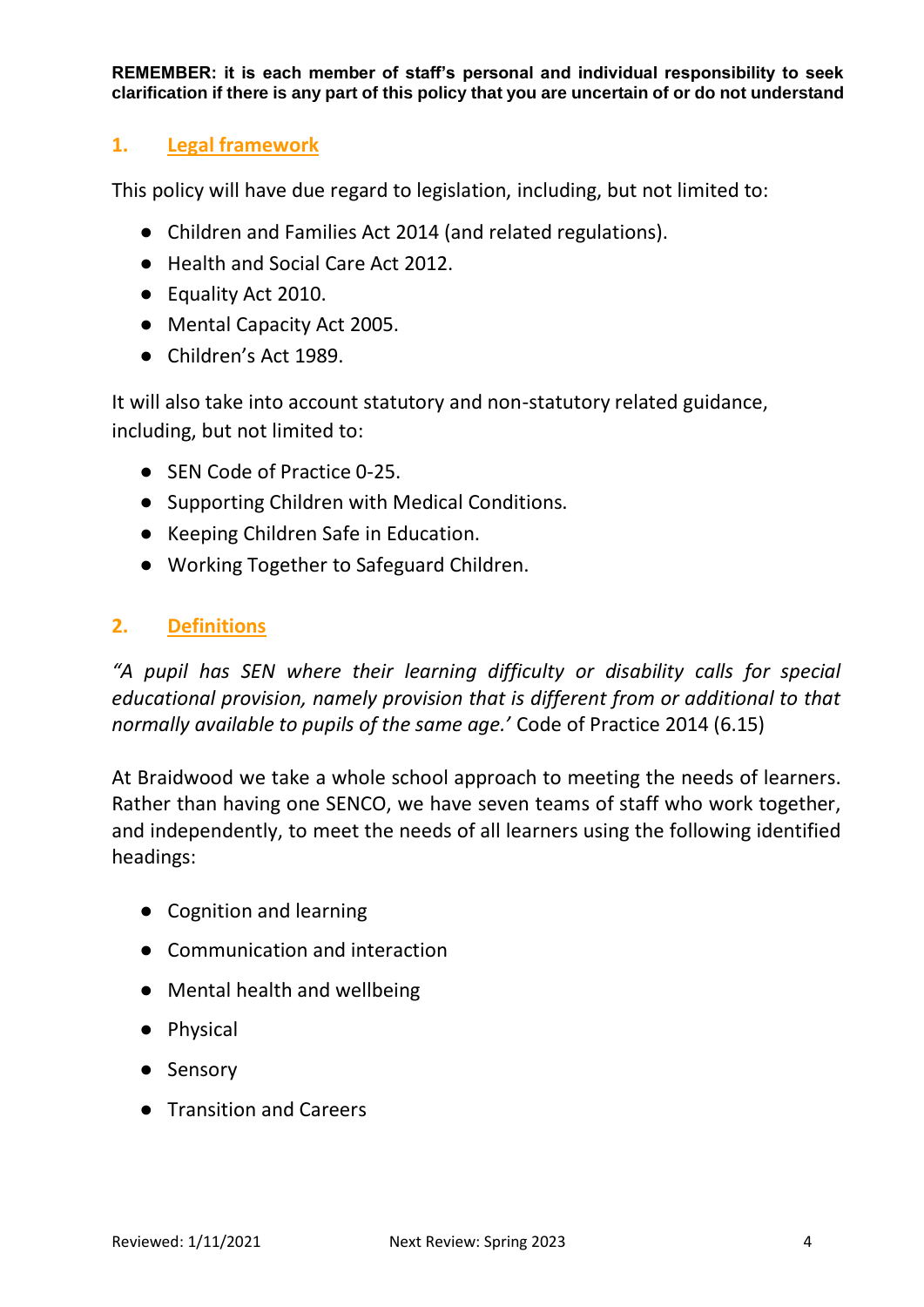Our teams support additional SEN as follows:

- Making referrals to multi-professional agencies
- Liaising with multi-professional agencies for specialist support and guidance for staff
- Providing support for relevant staff in understanding learners' needs
- Developing strategies and individual programmes and monitoring additional SEN provision
- Identifying extra resources using Additional SEN budget
- Liaising with and supporting Parents/Carers

# **3. Admissions**

Braidwood School ensures it meets its duties under the Schools Admissions Code of Practice. Deaf children who are admitted are those that will benefit from the education we provide and whose needs can be met within existing resources.

When a young person is referred to the school for possible admission we will:

- Invite the young person for an initial visit with parents
- Read the most recent EHCP and updated reports on the young person
- Engage in consultation and where necessary, pupil observations with professionals from the pupil's residing borough
- Visit to the child's current provision by Transition staff to observe and assess their needs

If the admission assessment identifies that the child has additional needs that can be met through the inclusive practice that the school offers, appropriate provisions will be planned and implemented to personalise their learning.

If 1:1 TA support is needed, then this would need to be requested from the child's LA with outlining reasons for this need.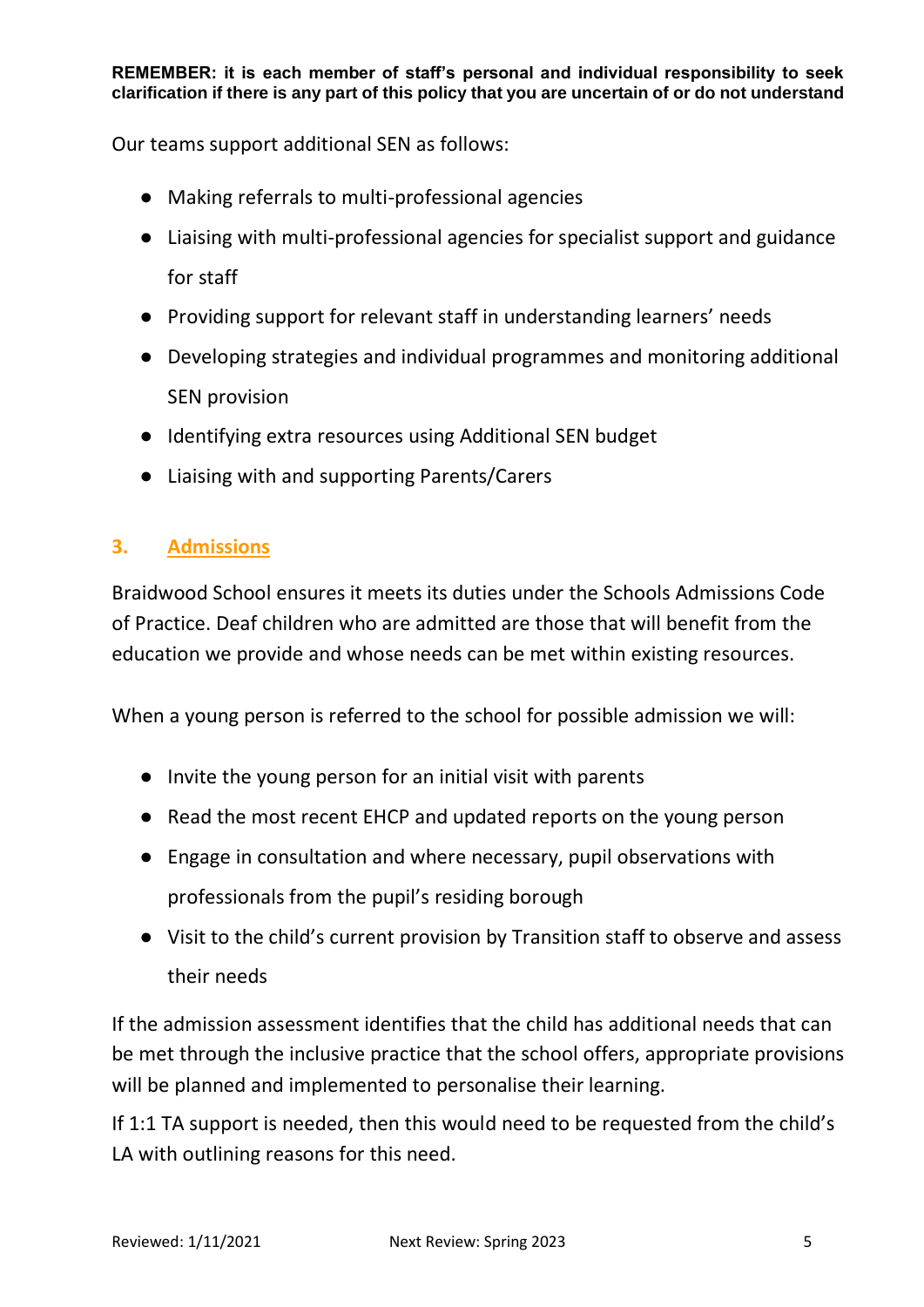Braidwood will meet its duty to respond to the local authority within 15 days, if it is named on a pupil's EHC plan.

The school will ensure that all those teaching or working with a child named in an EHC plan, are aware of the pupil's needs and that arrangements are in place to meet them.

The school will request a re-assessment of an EHC plan at least 6 months following an initial assessment, if a pupil's need significantly changes.

Please refer to our Admissions Policy for specific criteria for general admissions.

## **4. Roles and responsibilities**

### **The SEN teams will:**

- Work with the headteacher and SEN governor to determine the strategic development of the SEN policy and provision in the school
- Have day-to-day responsibility for the operation of this SEN policy and the coordination of specific provision made to support individual learners with SEN
- Provide professional guidance to colleagues and work with staff, parents, and other agencies to ensure that pupils with SEN receive appropriate support and high-quality teaching
- Advise on the graduated approach to providing SEN support
- Advise on the deployment of the school's delegated budget and other resources to meet learners' needs effectively
- Be the point of contact for external agencies, especially the local authority and its support services
- Liaise with potential next providers of education to ensure pupils and their parents are informed about options and a smooth transition is planned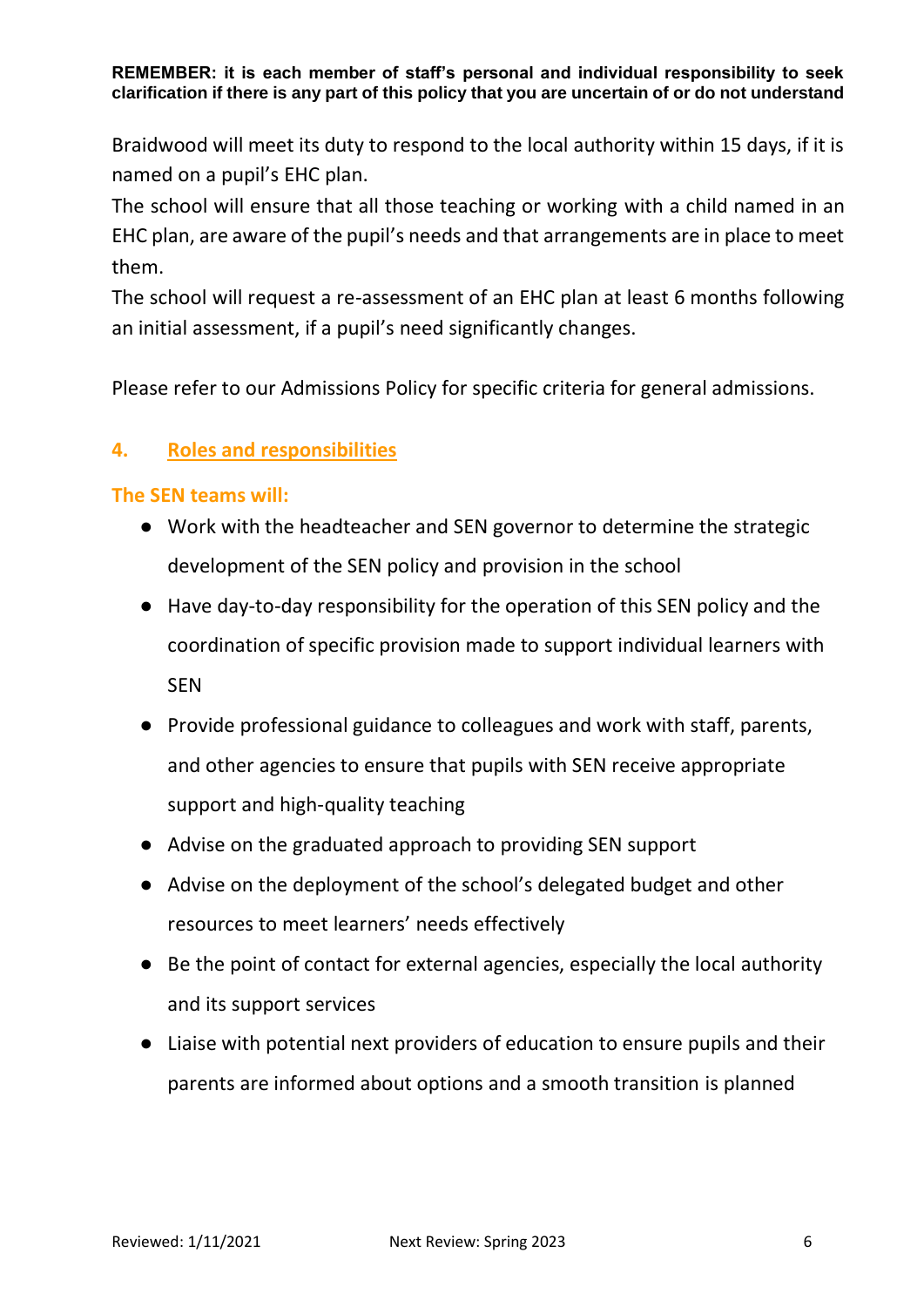- Work with the headteacher and governing board to ensure that the school meets its responsibilities under the Equality Act 2010 with regard to reasonable adjustments and access arrangements
- Ensure the school keeps the records of all learners with SEN up to date
- Ensure all staff are aware of the SEN policy and monitor its implementation.

## **The SEN governor has a responsibility to:**

- Help to raise awareness of SEN issues at governing board meetings
- Monitor the quality and effectiveness of SEN and disability provision within the school and update the governing board on this
- Work with the headteacher and SEN teams to determine the strategic development of the SEN policy and provision in the school
- Visit the school regularly to monitor this provision

### **The Head Teacher will:**

- Work with the SENCO and SEN governor to determine the strategic development of the SEN policy and provision in the school
- Have overall responsibility for the provision and progress of pupils with **SEND**
- The Headteacher will include the information on additional SEN provision in the Headteacher's report to governors.

### **Every teacher is responsible for:**

● The progress and development of every learner in their class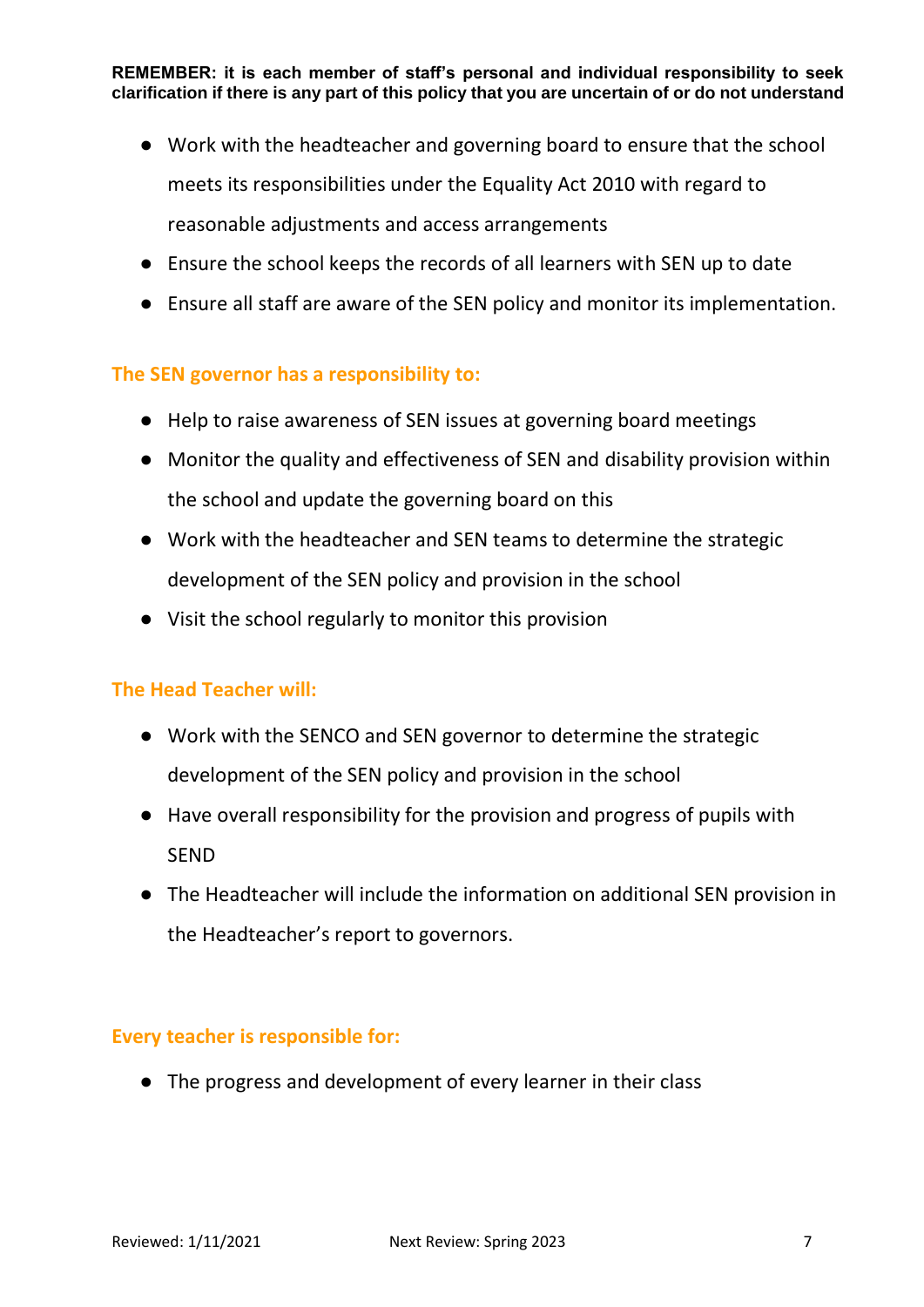- Working closely with any teaching assistants or specialist staff to plan and assess the impact of support and interventions and how they can be linked to classroom teaching
- Working with the SEN teams to review each pupil's progress and development and decide on any changes to provision
- Ensuring they follow the school's SEN policy

# **5. Facilities and interventions for additional SEN**

- Speech and language therapists
- Occupational therapy (received through direct referrals and contractual arrangement)
- Physiotherapy on-site
- School nurse support
- a lift for those unable to use staircases
- Specialist nurse visits/training as and when needed
- In-class support
- Outreach TA for long term unwell pupils

No learner is ever excluded from taking part in activities because of their SEN or disability, e.g. P.E. lessons include adaptations for pupils with physical disabilities.

We ensure that any young person with SEN, regardless of type, is not treated less favourably than other learners. Our Equality, Diversity and Inclusion Policy outlines the ways in which we do this. Our Accessibility Plan ensures that school premises and systems are inclusive of all pupils and can be found on our school website. 6. MEDICAL NEEDS

The needs of learners with chronic or long-term medical conditions are considered alongside other vulnerable groups. Outreach workers are employed (subject to funding) to ensure the safeguarding of their needs and the continuation of their learning whether the pupil is at school, home or in hospital.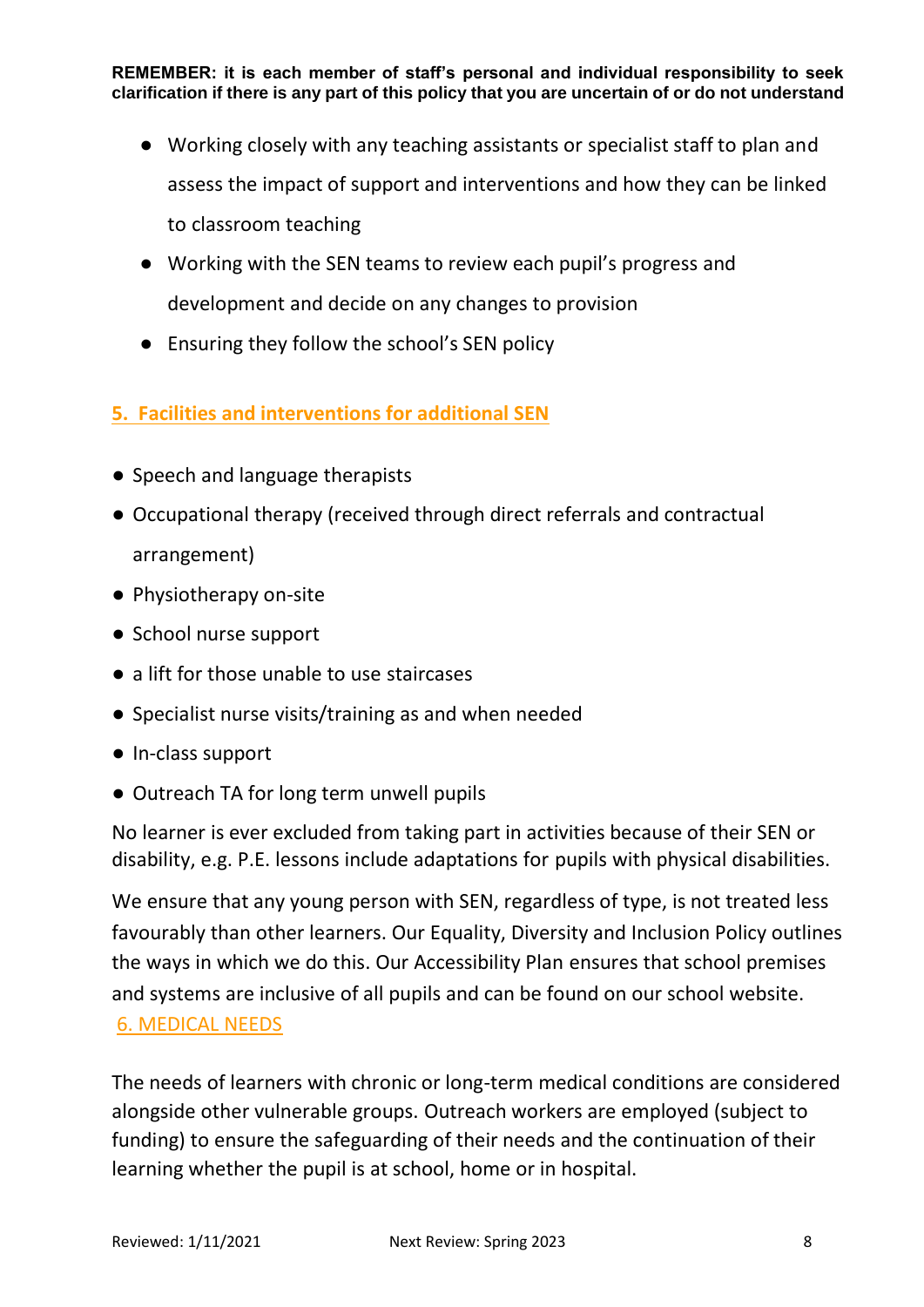Refer to the Administration of Medicines Policy for information regarding the giving of medicines in school. Consent must be obtained from parents/carers before administering any medication.

The appropriate SEN team lead will liaise with hospital professionals and where appropriate, medical specialists will visit school to share information and provide training for staff. This training might be around the care of an individual child or training on specific medical conditions e.g. asthma.

Please refer to our Supporting Learners with Medical Needs Policy for more details.

# **7. Resource Allocation**

In order to assess each learner's current skills and levels of attainment, Braidwood staff will make regular assessments of all learners progress to ensure that :

- the learner's progress is similar to that of their peers starting from the same baseline
- matches or betters the young person's previous rate of progress
- closes the attainment gap between the child and their peers
- prevents the attainment gap growing wider.

The school will provide extra support to learners falling behind or making inadequate progress given their age and starting point.

Assess whether a learner has a significant learning difficulty where they continue to make inadequate progress, despite high-quality teaching targeted at their areas of weakness.

We have a high number of teaching assistants who are trained to deliver interventions for specific pupils or groups of pupils.

- General Teaching Assistants (TAs) or Higher Level Teaching Assistants (HLTAs) support pupils on a 1:1 or small group basis under the guidance of the teacher.
- 1:1 Teaching Assistants are employed to support individual pupils in line with specific needs as outlined in the pupil's EHCP.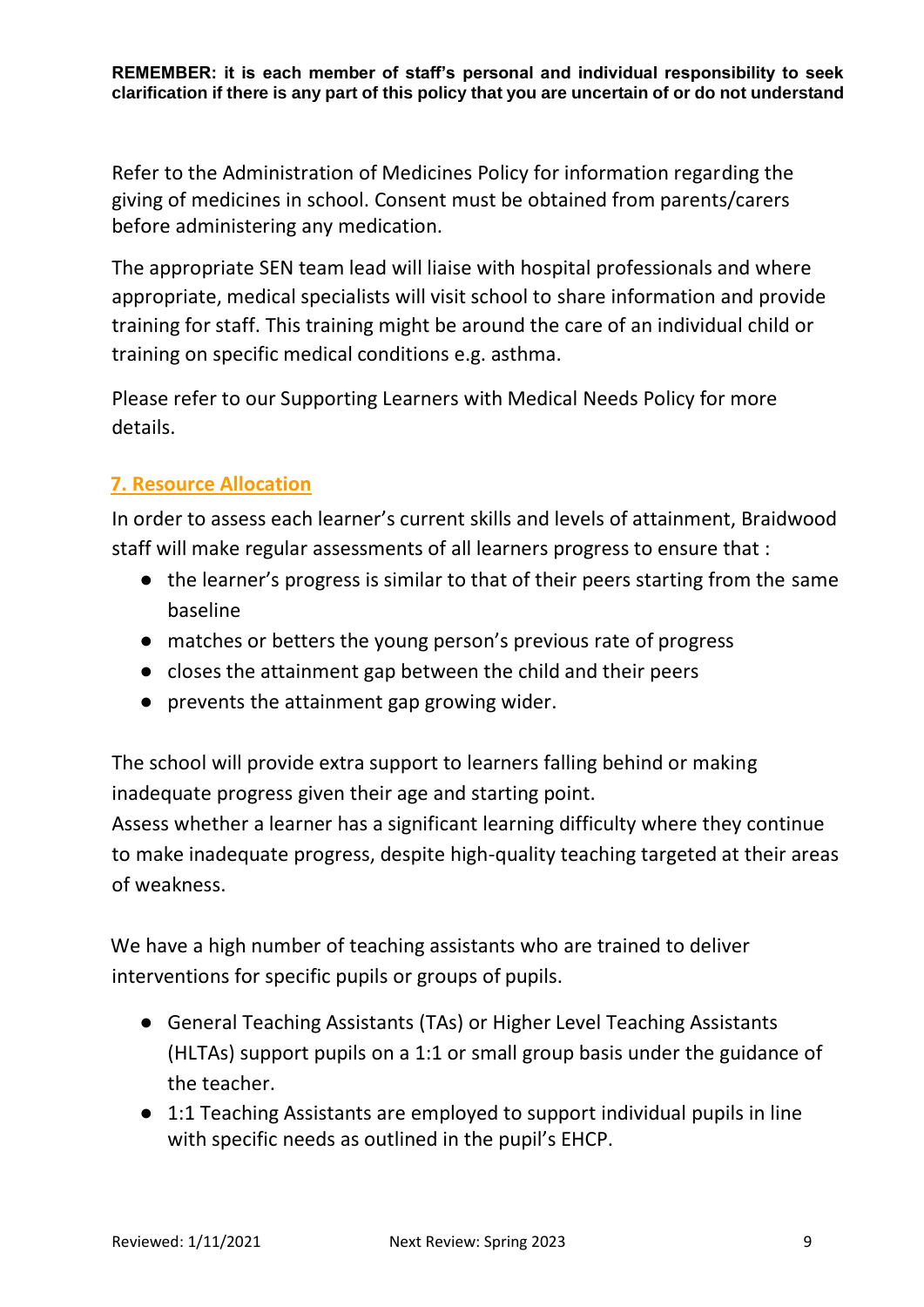## **8. Providing a Personalised Curriculum for all Pupils**

All teachers are required to show personalised learning for the learners they teach, should these be required. The curriculum is differentiated to ensure all learners are able to access it, e.g. by grouping, 1:1 work, teaching style, content of the lesson.

Clear strategies will be shown and, in some cases, additional support and/or resources will be provided, e.g. using recommended aids such as laptops, coloured overlays, visual timetables, larger font, etc.

Resources allocated are related to the additional SEN of children, needs of staff and needs of the whole school. The allocation is monitored regularly by the SENCO and other SEN teams staff involved.

# **9. Arrangements for Co-ordinating SEN Provision**

All teachers are accountable for referring learners that they feel should have more support.

The Head Teacher is responsible for co-ordinating identification, assessment and monitoring of additional SEN. This includes liaising with the school SEN team leads, LA SEN departments, educational psychologists and other professionals. The Head Teacher, in collaboration with the DHT and teachers is also responsible for monitoring the use of Provision Maps (appendix 1) and organising support within the school.

# 10. **IDENTIFICATION, ASSESSMENT & REVIEW**

Learners at Braidwood either already have an EHCP or are undergoing a full LA assessment towards a final EHCP (Education and Health Care Plan) that identifies their first SEN need as Deafness.

However, there may be additional needs some of which may not have been included in the EHCP due to these needs becoming apparent as the young person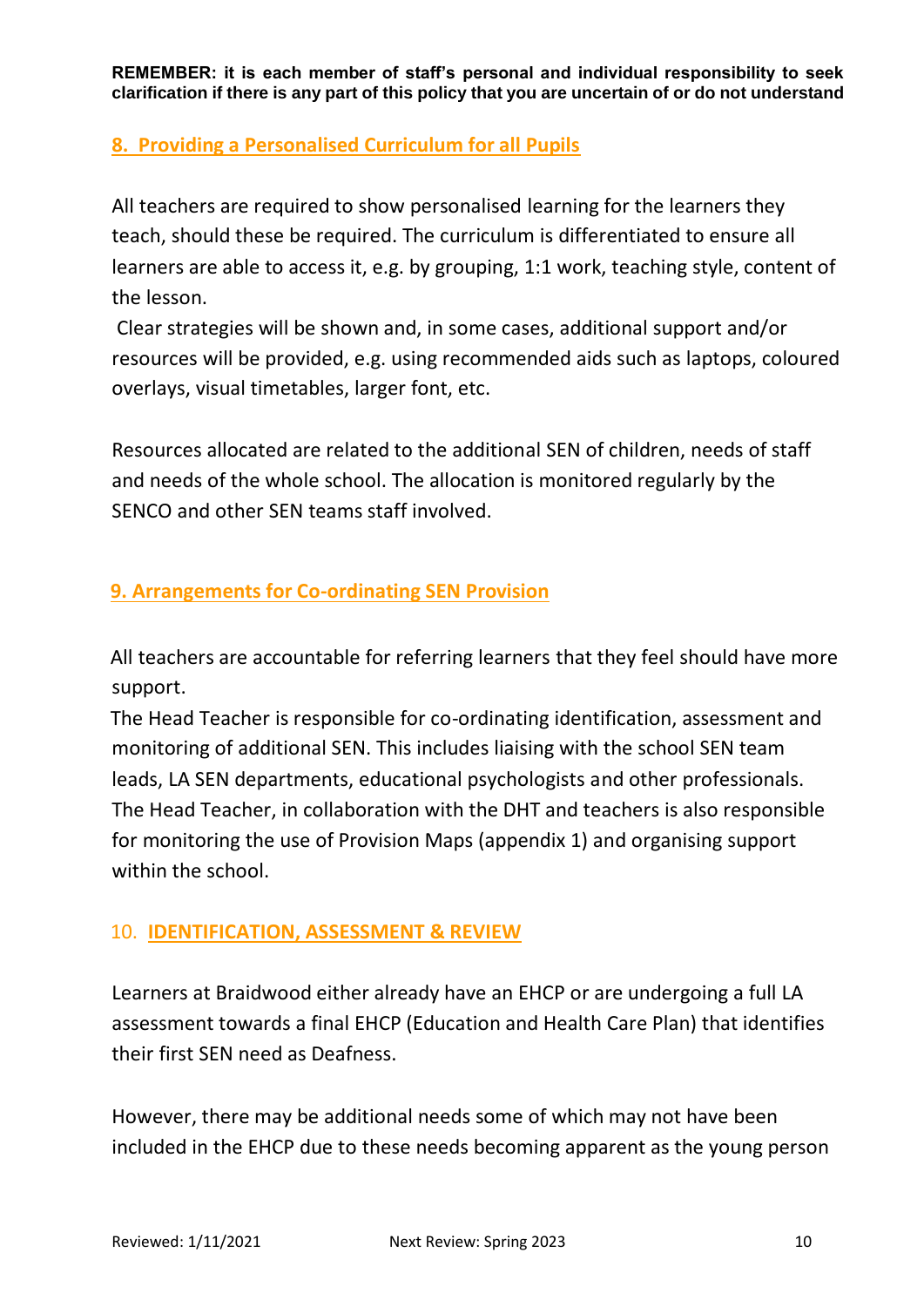develops. In this case we follow the procedures set out in the Special Educational Needs Code of Practice.

At an EHCP Review Meeting these emerging needs can be discussed and amendments can be made to the outcomes and support needed set out in the EHCP. Should the young person's additional needs require 1-1 TA support, the appropriate Education authority will be requested to cover the staffing cost and the child's EHCP will be amended to include this required support.

For all learners an EHCP Annual Review meeting will take place every academic year.. Parents, school staff, LA staff and any other professionals involved in the pupil's education/life will be invited to attend the EHCP Review Meeting.

The Clerk to the meeting will record the content of the Review Meeting, and share the documents with those to be involved in the child's education and health care review:

- reports from all professionals involved including
	- school reports
	- house points records
	- attendance
	- information from teaching staff
	- information from any SEN teams as appropriate
- targets set for the end of the current Key Stage (long term targets).

The Annual Review Meeting is also an important opportunity to celebrate the young person's achievements over the course of the previous year, highlighting the young person's strengths and capacities.

The young person will be invited (where appropriate) to join the meeting, (or part of the meeting) where they can:

- share some of their work
- contribute their views as part of the EHCP Review process
- reflect upon their progress for short term targets/outcomes of the previous year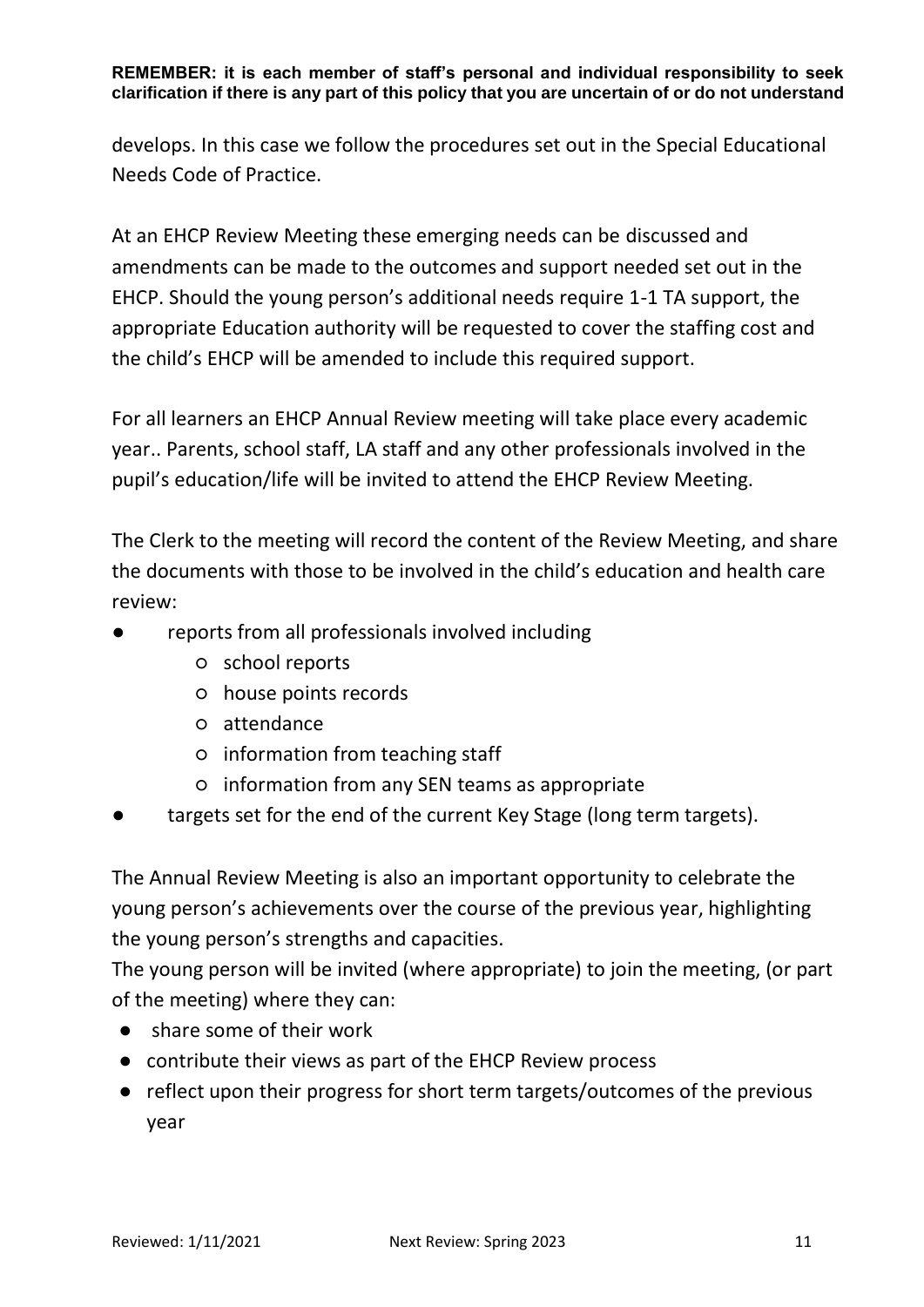- say what they have done, what they are interested in and what outcomes they are seeking in future
- agree the updated targets/outcomes for the year ahead (short term targets)

# **11. Partnership with Parents**

If a concern is raised by a parent regarding an additional SEN then a meeting will be held with the parent(s) and relevant staff. A referral may be filled in if necessary.

At all stages parents must be involved and their views must support the targets set and development of strategies e.g. Annual Reviews / EHCP amendments / Secondary Transition Meetings

Meetings with parents will be supported by BSL interpreters and where required foreign language/community interpreters will be provided.

Relevant translations of this policy can be made available upon request.

Braidwood School will, once a potential additional SEN has been identified, employ the graduated approach to meeting the pupil's needs, including:

- Establishing a clear **assessment** of the pupil's needs.
- **Planning** with the pupil's parents, the interventions and support to be put in place, as well as the expected impact on progress, development and behaviour, along with a clear date for review.
- **Implementing** the interventions, with support of the SEN teams.
- **Reviewing** the effectiveness of the interventions and making any necessary revisions.

# **12. Preparing for adulthood**

Braidwood School will ensure that it meets its duty to secure independent, impartial careers guidance for learners aged 11-19, including:

● Preparation for adulthood in the planning meetings with learners and parents from year 9.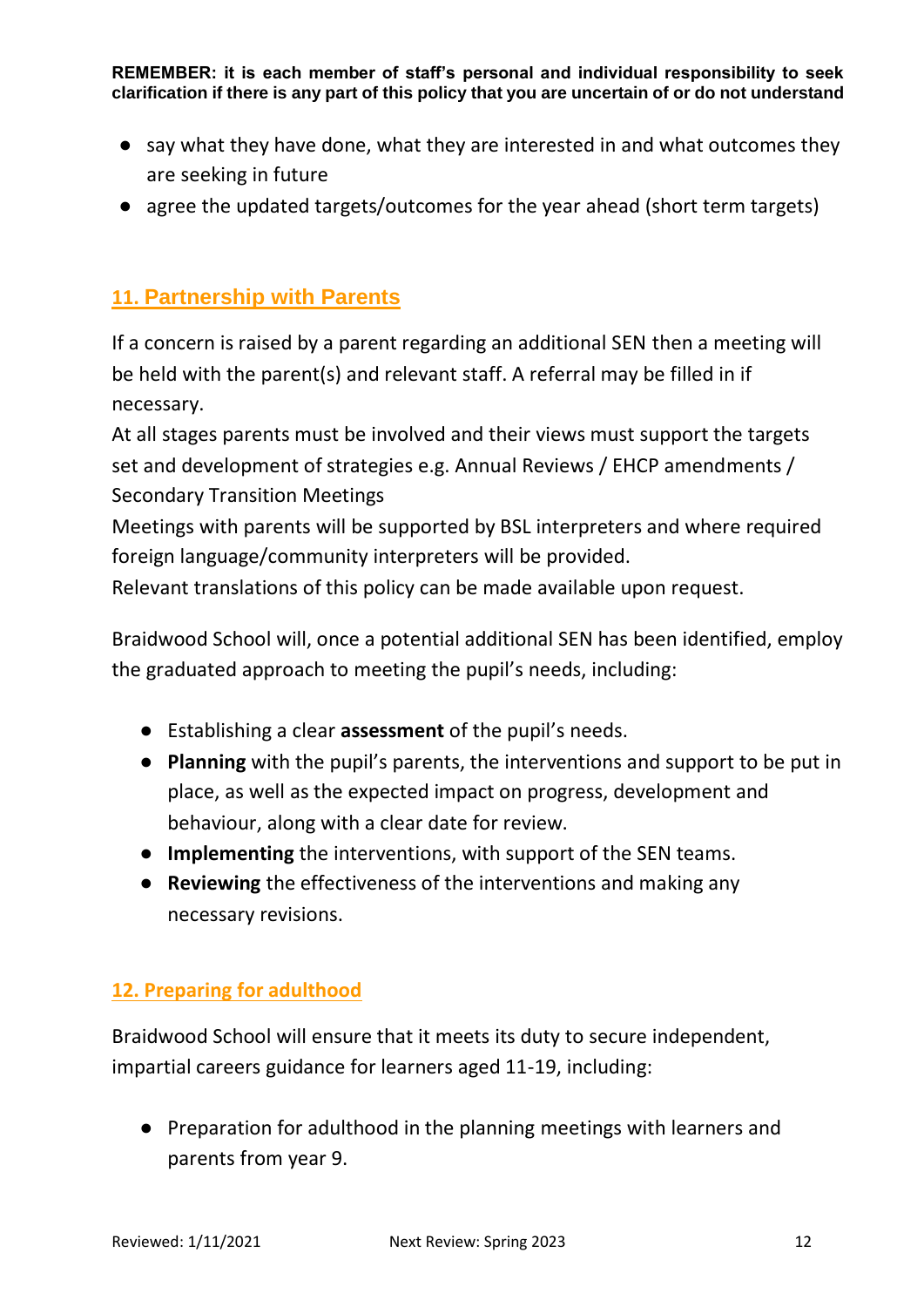- Helping learners and their families prepare for the change in legal status once a young person is over compulsory school age.
- Ensuring that careers advice and information provides high aspirations and a wide range of options for all learners.
- Helping learners and parents understand and explore how the support they will receive in school will change as they move into different settings, and what support they are likely to need to achieve their ambitions.
- Securing access to independent face-to-face support for learners with additional SEN or disabilities to make successful transitions.

## **Links….**

### **with Health Services, Social Services & Voluntary Organisations**

- · The school nurse co-ordinates medical assessments as part of the EHCP Review process.
- · The Headteacher is the Designated Child Protection Officer for the school who liaises with social service departments in feeder authorities.
- · The school has links with the major deaf organisations and specialist support agencies (eg. BDA, NDCS, High Trees – Deaf CAMHS)
- · The school has a speech and language service based in the school and funded by the health authority.
- · The Educational Audiologist liaises with all relevant NHS audiological clinics and hospitals

#### NOTE:

Due to the nature of the school, it is important the staff record conversations they have with multi-agencies and/or parents and pass this information to the SENCO and relevant persons.

## **Confidentiality**

Braidwood will not disclose any EHC plan without the consent of the learner's parents with the exception of disclosure:

- To the SEN and Disability Tribunal when parents' appeals and to the Secretary of State if a complaint is made under the Education Act 1996.
- On the order of any court for the purpose of any criminal proceedings.